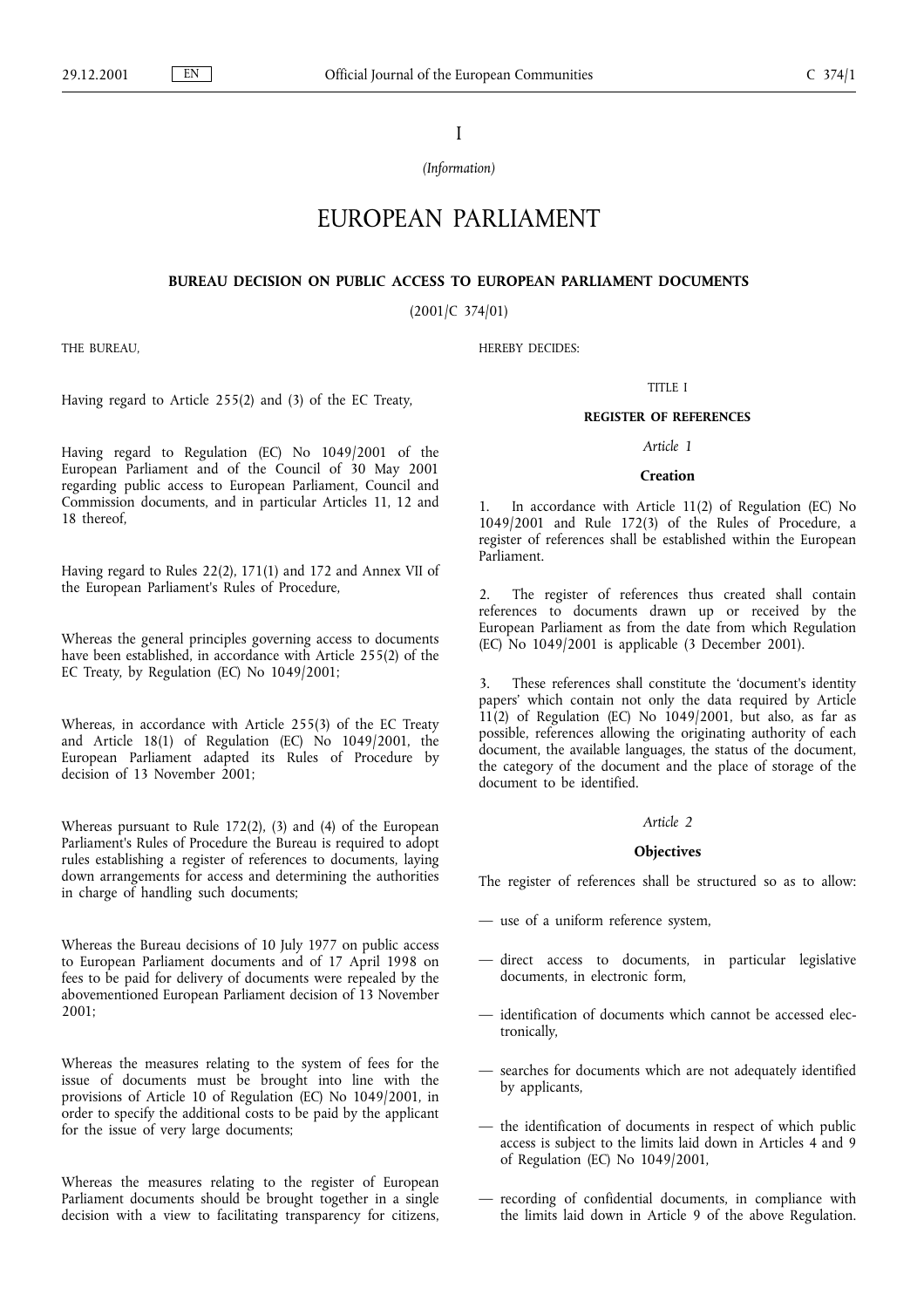# Article 3

# **Operation**

The service responsible for managing the register of references shall:

- monitor the recording of documents drawn up or received by the European Parliament,
- receive applications for access in written or electronic form and keep a calendar with a view to compliance with the time-limit for reply of 15 working days,
- send out acknowledgements of receipt,
- assist applicants so as to clarify the content of their applications,
- assist applicants with access to documents already published,
- $-$  forward applications for access to the service responsible or authorised person when the application relates to a document not recorded in the register or a document subject to the limits laid down in Articles 4 and 9 of Regulation (EC) No 1049/2001,
- confer with applicants where applications relate to very long or complex documents.

## Article 4

## Registration of documents

1. Any document drawn up by the European Parliament shall be entered in the register of references as soon as possible. The Secretary-General shall adopt the necessary internal implementing measures to ensure that all documents drawn up by the European Parliament are recorded.

2. In this connection, European Parliament documents, as defined by Rule 172(2) of the European Parliament's Rules of Procedure, shall be recorded in the register of references under the responsibility of the body or service which is the originator of the document.

3. Documents drawn up under the legislative procedure or for the purposes of parliamentary business shall be entered in the register as soon as they have been tabled or made public.

4. Other documents which fall within the remit of the administrative services of the Secretariat of the European Parliament shall, as far as possible, be entered in the register of references as soon as authorised by the originating service.

5. Any document received by the European Parliament from a third party within the meaning of Article 3 of Regulation (EC) No 1049/2001 shall be forwarded by the official mail service to the register of references, which shall enter it, unless it is a sensitive document, within the meaning of Article 9 of the above Regulation, for which compliance with the time limits prescribed in that article is required.

#### Article 5

## Documents directly accessible

1. All documents drawn up or received by the European Parliament under the legislative procedure must be accessible to citizens in electronic form, subject to the limits laid down in Articles 4 and 9 of Regulation (EC) No 1049/2001.

In this connection, the European Parliament will make all legislative documents accessible through the register, to enable citizens to have access to the full texts of documents.

The European Parliament will make this register electronically accessible on the Europarl website and provide on-line assistance to citizens concerning arrangements for submitting applications for access to documents.

Other documents, in particular documents relating to the drafting of policy or strategy, shall be made directly accessible as far as possible.

5. The categories of documents that are directly accessible shall be set out in a list adopted by the European Parliament and annexed to its Rules of Procedure. Documents not included on that list will be accessible on written request.

## Article 6

#### Documents accessible on request

1. Documents drawn up or received by the European Parliament outside the legislative procedure shall, as far as possible, be directly accessible to citizens through the register, subject to the limits laid down in Articles 4 and 9 of Regulation (EC) No 1049/2001.

2. Where entry of a document in the register of references does not permit direct access to the full text, either because the document is not available in electronic form or because the exceptions provided for in Articles 4 and 9 of Regulation (EC) No 1049/2001 are applicable, the applicant may apply for access to the document in writing, or using the electronic form available on the Europarl website. The European Parliament may either grant access to the document or give the reasons for its total of partial refusal in writing.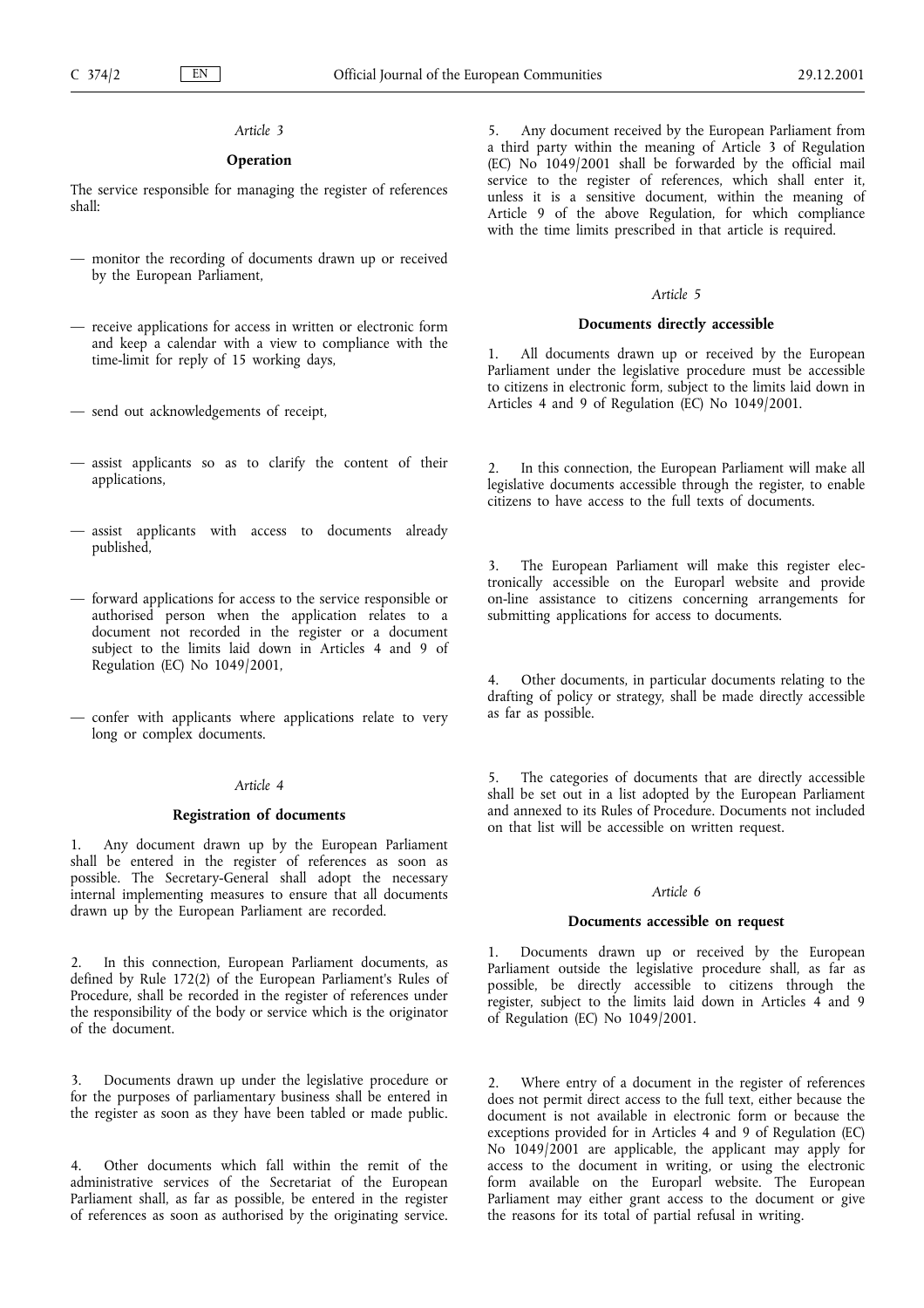3. Documents drawn up or received by the European Parliament before the entry into force of Regulation (EC) No 1049/2001 and therefore not available on the register of references, shall be accessible on written request, subject to the limits laid down in Articles 4 and 9 of the above Regulation.

#### Article 7

# Storage of documents

1. All documents shall be saved in the archives of the database of the register of references. This database, which contains all the documents drawn up by the European Parliament, shall forward a copy of the data and documents to the European Parliament's historical archives (ARCDOC).

2. Until the database responsible for archiving documents to be entered in the register is operational, the service responsible for the register will use the European Parliament's existing systems and databases and will confine itself to establishing links with the latter, in order to extract the necessary data and make the full texts of documents accessible.

### TITLE II

## INITIAL APPLICATIONS

## Article 8

## Submission of the initial application

1. Applications for access to a European Parliament document may be made in writing or in electronic form in one of the languages listed in Article 314 of the EC Treaty.

2. Applications shall be made in a sufficiently precise manner and in particular contain information enabling the document or documents requested to be identified and the name and address of the applicant.

3. If an application is not sufficiently precise, the European Parliament shall ask the applicant to clarify it and shall assist him or her in doing so.

4. The applicant is not obliged to state the reasons for the application.

#### Article 9

## Processing of written applications

1. An application for access to a document held by the European Parliament shall be sent on the same day as it is registered by the official mail service to the service responsible for managing the register of references, which must acknowledgd receipt of the application, draft a reply and deliver the document within the prescribed time limit.

When the application relates to a document drawn up by the European Parliament to which one of the exceptions laid down in Article 4 of Regulation (EC) No 1049/2001 is applicable, the service responsible for the register of references shall contact the service or body that is the originator of the document, which shall suggest the course of action to be taken within five working days.

3. When the doubt as to disclosure concerns documents from third parties, the European Parliament shall consult the latter giving them five working days in which to make their position known with a view to assessing whether one of the exceptions laid down in Articles 4 or 9 of Regulation (EC) No  $1049/2001$  is applicable.

4. When the application for access submitted to the European Parliament concerns a document which has not yet been made public by the originating institution, the European Parliament shall give the institution responsible for the document five working days in which to express any reservations regarding disclosure of the document.

5. If no reply is received within five working days, the European Parliament shall carry on with the procedure.

# Article 10

## Processing of applications in electronic form

1. Any application submitted in electronic form shall be forwarded to the address indicated on the European Parliament's website, as far as possible using the electronic form provided and the on-line help system created to facilitate submitting applications of this kind.

2. Applications in electronic form sent to the European Parliament's website (Europarl) shall be forwarded automatically to the service responsible for the register of references for registration and further action.

An application received in electronic form and containing all the necessary information required by Article 8 of this Decision shall automatically trigger the sending of the acknowledgement of receipt to the applicant.

4. The procedures laid down in Articles 9(2) et seq. of this Decision for the processing of initial applications submitted in writing shall also apply to applications submitted in electronic form.

#### Article 11

# Deadline for reply

1. Within a time limit of 15 working days from the registration of the application, the service responsible for the register of references shall grant access to the requested document and shall supply it within the same time limit.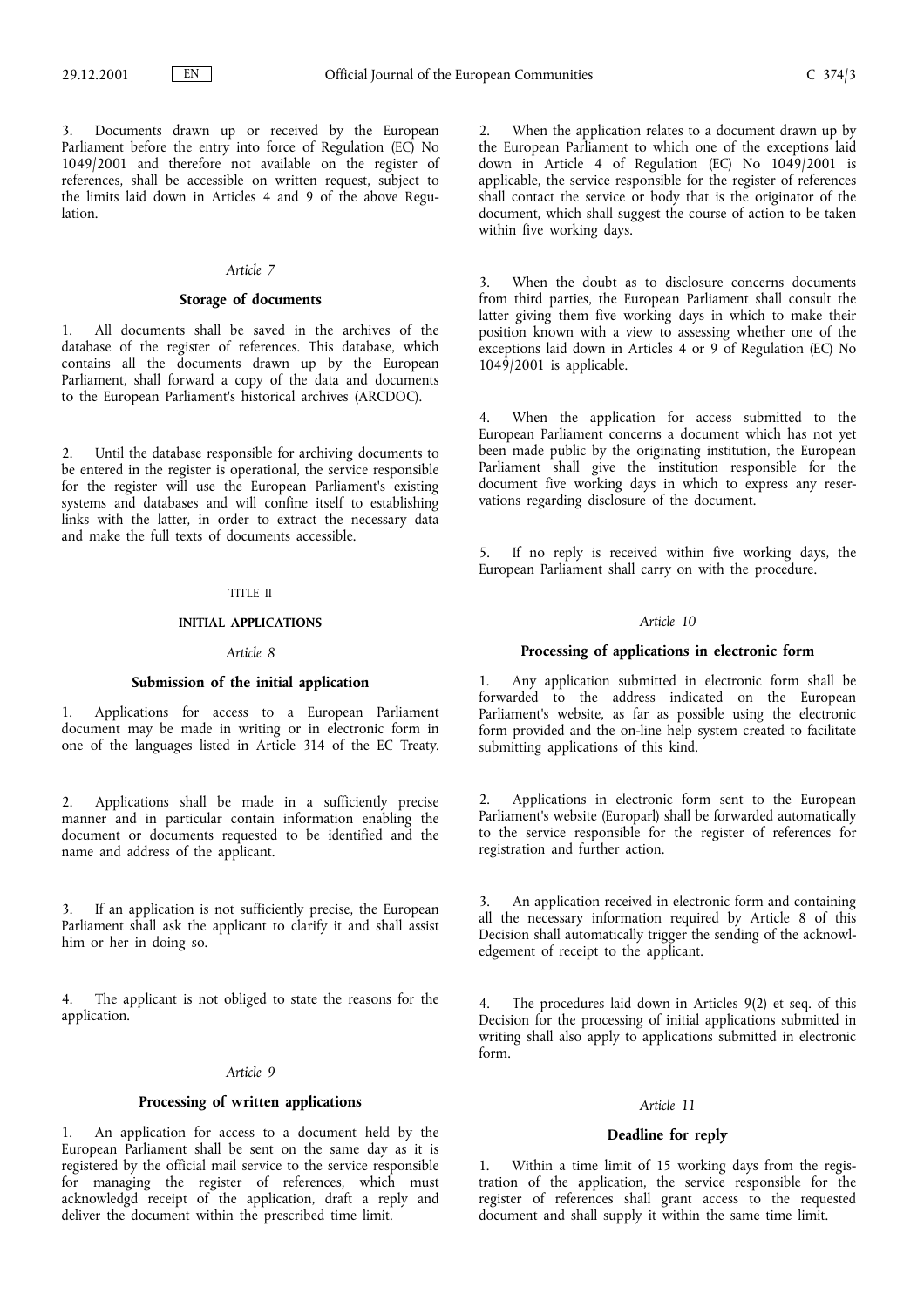2. Where the European Parliament is unable to grant access to the requested document, it shall notify the applicant in writing of the grounds for its total or partial refusal and inform the applicant of his or her right to make a confirmatory application.

3. In this case the applicant will have 15 working days from receiving the reply to make a confirmatory application.

In exceptional cases, where an application relates to a very long document or a large number of documents, the time limit provided for in paragraph 1 of this article may be extended by 15 working days, provided the applicant is notified in advance and that detailed reasons are given.

5. Failure by the European Parliament to reply within the prescribed time limit shall entitle the applicant to make a confirmatory application.

6. The time limit of 15 working days laid down by Article 7 of Regulation (EC) No 1049/2001 shall start to run from the date of registration of the initial application.

## Article 12

## Competent authority

1. Initial applications sent to the European Parliament shall be handled by the Secretary-General under the authority of the President and the Vice-President responsible for supervision of the handling of applications for access to documents, as provided for by Rule 172(6) of the European Parliament's Rules of Procedure.

2. Favourable replies to initial applications shall be sent to the applicant by the Secretary-General himself or by his delegate.

3. Refusal of an initial application, with a statement of the reasons, shall be decided by the Secretary-General on a proposal from the service or body that is the originator of the document. Any decision to deny access shall be forwarded to the Bureau of the European Parliament for information.

4. The Secretary-General may, at any time, refer an application to the Legal Service and/or the officer responsible for data protection.

## TITLE III

#### CONFIRMATORY APPLICATIONS

#### Article 13

#### Submission

Confirmatory applications may be sent to the European Parliament in writing or in electronic form within 15 working days, either from receipt of the total or partial refusal of access to the document requested, or in the absence of any reply to the initial application.

2. Confirmatory applications must be made in accordance with the formal requirements laid down in Article 8 of this Decision.

#### Article 14

## Processing

1. Confirmatory applications shall be registered in accordance with the arrangements laid down in Articles 9(1) and 10(2) of this Decision for applications in writing or in electronic form.

The register of references shall forward an acknowledgement of receipt to the applicant and shall start the procedures laid down in Articles 9 and 10 of this Decision, with a view to preparing the European Parliament's reply.

Within 15 working days of registration of the application, the European Parliament shall either grant access to the document or notify the applicant in writing of the reasons for its total or partial refusal.

4. In exceptional cases, where an application relates to a very long document or a large number of documents, the time limit provided for in the previous paragraph may be extended by 15 working days, provided the applicant is notified in advance and that detailed reasons are given.

# Article 15

## Competent authority

1. The reply to any confirmatory application shall be a matter for the Bureau of the European Parliament.

2. On a proposal from the Secretary-General, the Vice-President responsible for supervision of the handling of applications for access to documents shall submit a proposal for a decision to the Bureau.

3. In this connection, the Secretary-General will refer the matter to the Legal Service and/or the officer responsible for data protection, who shall give an opinion within three working days.

4. In order to meet the binding time limit for reply of 15 working days laid down by Article 8 of Regulation (EC) No 1049/2001, the Bureau may delegate the decision on any confirmatory application to the Vice-President responsible for supervision of the handling of applications for access to documents.

#### Article 16

#### Remedies

Where the European Parliament totally or partially refuses to grant access to a document, it shall inform the applicant of the remedies open to him or her, namely: instituting court proceedings against the Institution and/or making a complaint to the Ombudsman, under the conditions laid down in Articles 230 and 195 of the EC Treaty.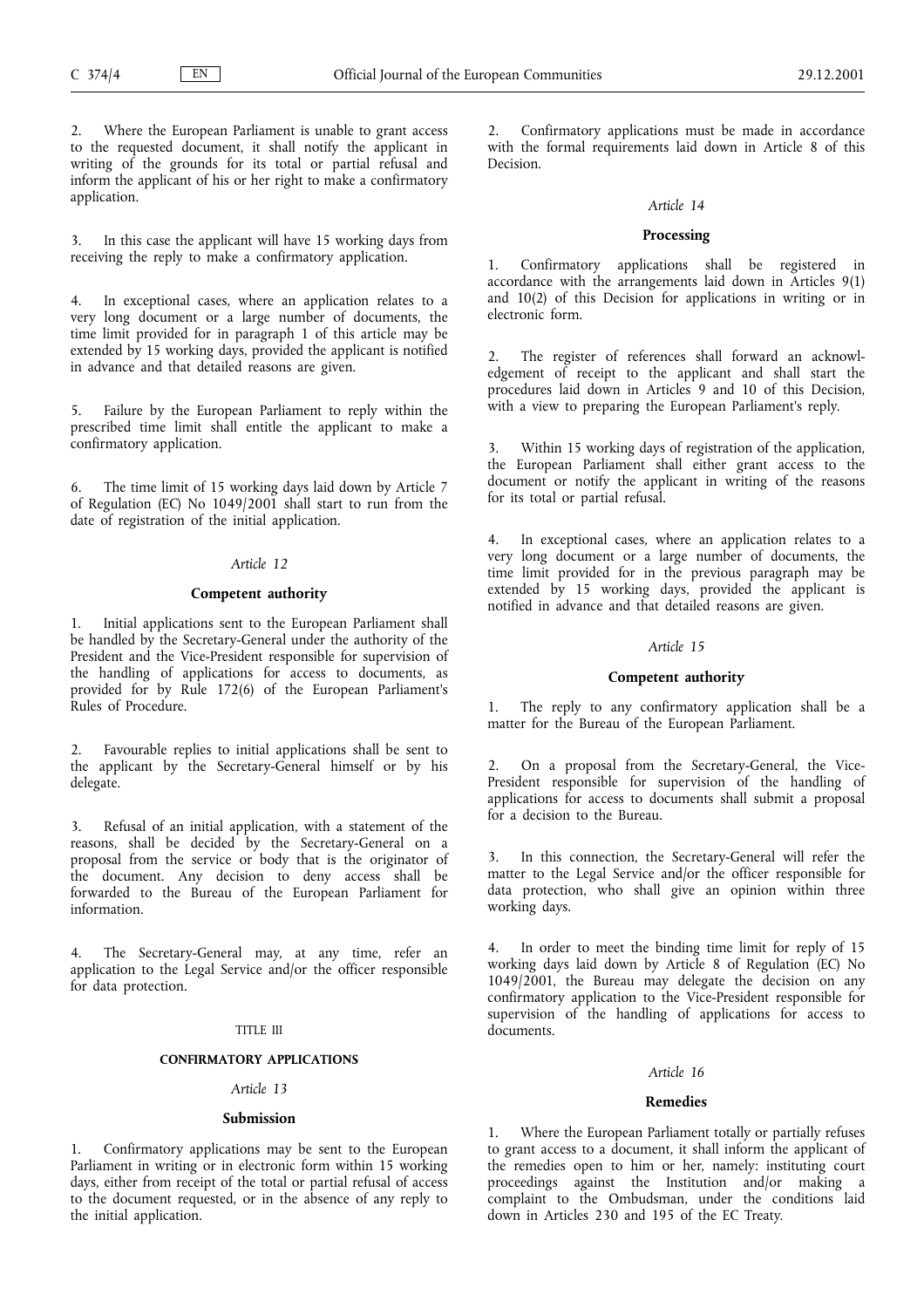Failure to reply within the prescribed time limit is to be regarded as a negative response and will entitle the applicant to bring an action or complaint under the conditions set out in the previous paragraph.

## TITLE IV

# REGISTRATION OF AND ACCESS TO SENSITIVE DOCUMENTS

## Article 17

# Registration

1. The registration of documents classified as sensitive within the meaning of Article 9 of Regulation (EC) No 1049/2001 from institutions, agencies, Member States, non-member countries or international organisations shall be subject to the prior agreement of the originating authority.

2. In this connection, the originating authority of a document classified as sensitive shall forward the document directly to the President of the European Parliament through the most appropriate channel, so as to ensure the confidentiality of the contents of the document.

3. Any transmission of a sensitive document must be accompanied by a statement of the position of the originating authority with regard to authorisation for registration and disclosure of the document.

4. If the originating authority agrees that such a document may be recorded in the European Parliament's register of references, it shall be a matter for the President to decide which references may appear in the register of references. The President shall consult the Vice-President responsible for supervising the handling of applications for access to documents, the Secretary-General or, where appropriate, the chairman of the committee concerned.

5. Any document drawn up by the European Parliament referring to a document classified as sensitive within the meaning of Article 9 of Regulation (EC) No 1049/2001 will be recorded and released only with the authorisation of the President. The references attributed to such a document will be determined under the conditions set out in the previous paragraph.

6. Where one of the institutions expresses doubts as to the confidential nature of documents received by the European Parliament, the mater shall be referred to the interinstitutional committee established by Article 15(2) of Regulation (EC) No 1049/2001.

### Article 18

# Processing of applications for access

1. Any application for access to a sensitive document within the meaning of Article 9 of Regulation (EC) No 1049/2001, submitted in writing or in electronic form, shall be registered in accordance with the arrangements laid down in Article 9(1) or Article 10(2) of this Decision.

2. The Secretary-General shall forward applications for access to sensitive documents to the President. The reply to an application, at either the initial application or confirmatory application stage, shall be a matter for the Bureau, which may delegate it to the President, pursuant to Rule 22(10) of the European Parliament's Rules of Procedure. In such cases, the President shall consult the Vice-President responsible for supervising the handling of applications for access to documents, the Secretary-General or, where appropriate, the chairman of the committee concerned.

3. The time limit of 15 working days laid down in Articles 7 and 8 of Regulation (EC) No 1049/2001 shall start to run from the date of registration of the initial or confirmatory application.

#### Article 19

## Authorised persons

The persons authorised to acquaint themselves with sensitive documents are: the President of the European Parliament, the Vice-President responsible for supervision of the handling of applications for access to documents, the chairman of the committee directly concerned and the Secretary-General, unless agreements with the other institutions provide for special authorisation.

# Article 20

#### Protection of sensitive documents

1. Sensitive documents, within the meaning of Article 9 of Regulation (EC) No 1049/2001, shall be subject to strict security rules so as to ensure their confidential handling within the European Parliament.

In this connection, the Secretary-General shall submit draft rules to the Bureau, taking account of contacts and agreements with the Commission and the Council.

The proposal adopted by the Bureau will be submitted to the Plenary for approval, and the text thus adopted will be annexed to the European Parliament's Rules of Procedure.

## TITLE V

#### ISSUE OF DOCUMENTS

## Article 21

#### Issue

1. Documents are to be supplied in the form of a copy, or in electronic format, with full regard to the applicant's preference.